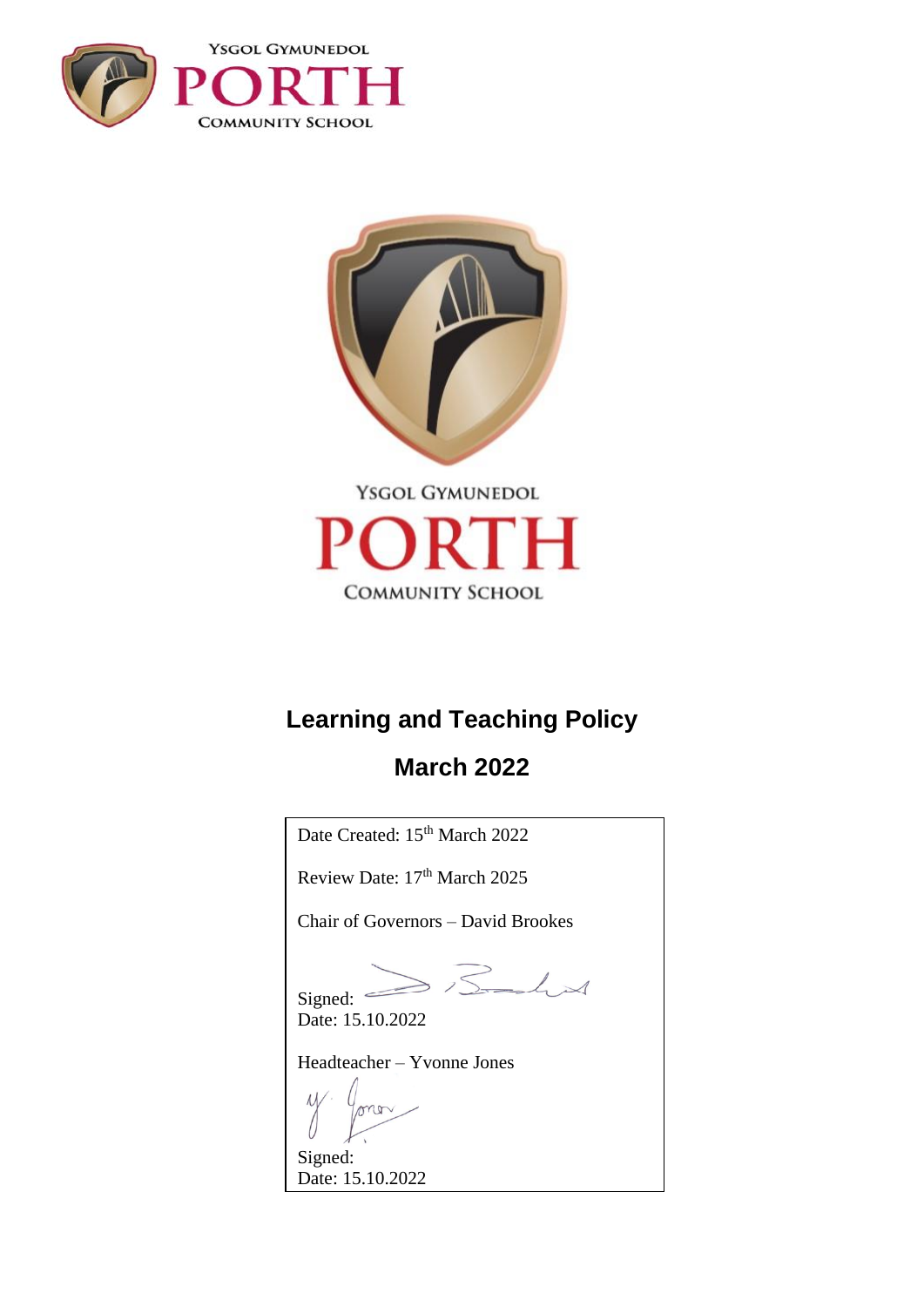

#### **PCS Learning and Teaching Policy**

#### **Introduction**

The Learning and Teaching Policy is the key policy at the school as it underpins all of our work. It reflects the importance placed by the school on learning, teaching and achievement; focusing on the needs of pupils is our core purpose.Our policy reflects our allthrough ethos and, like the bridge within the school crest, aims to connect one learning experience to another. All staff share a commitment to provide the very best provision for our pupils.

#### **Aim**

Our overall aim is to create and sustain an excellent learning culture for every pupil within the school. To achieve this, teachers must understand their role within the process; **that of facilitating excellent learning as a result of excellent teaching.** This policy aims to guide teachers on what 'excellent' learning and teaching looks like and the policy should be used in conjunction with the PCS learning and teaching handbook.

#### **Our School Vision**

Our vision statement 'Aspire Together, Achieve Together' is attained by the highest ambitions and expectations for our pupils' achievement, wellbeing and behaviour. We are committed to providing outstanding learning and teaching in a caring, safe and nurturing environment. We strive to ensure that every pupil receives their entitlement to the best possible education, regardless of background and ability. This is a fundemenatl matter of equity and excellence for all. We want to ensure that every pupil enjoys their learning and the wide range of enriching extra-curricular opportunities available, whilst also being challenged and supported to reach their full potential.

We pride ourselves on the positive and purposeful relationships between staff and pupils, and the strength of the schools' pastoral care. Partnerships with parents and carers are also extremely important and we aim to work closely with all families so that we can support every child's progress togther.

Learning and teaching is at the heart of everything the school does. Improving teaching at PCS requires a resolute focus on leadership development and on establishing robust selfevaluation processes. These processes must link well to improvement planning and inform a meaningful programme of effective professional learning for staff.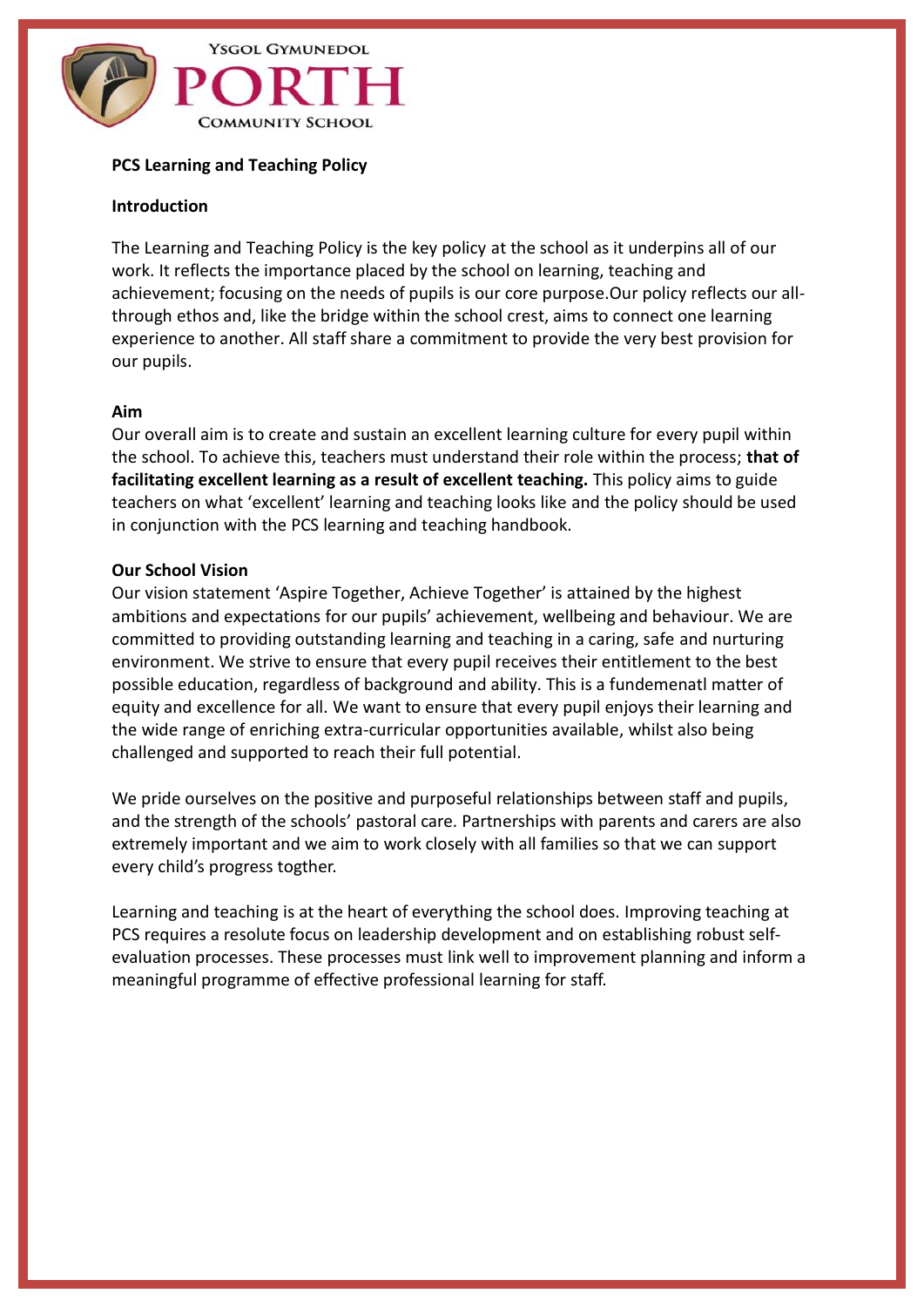

**Porth Principles – 6 consistent approaches to the structure, ethos and expectations within lessons.**

#### **1. Ready to Learn**

**A**rrive on time to lessons; staff meet and greet pupils. Create the culture of high expectations; all pupils come equipped and are well behaved. Teacher provides a bell task/starter activity. Pupils independently begin their learning promptly.

#### **2. Begin with the End**

**S**taff and pupils have a clear vision of what, how and why the learning is taking place as lesson objectives are shared and discussed with pupils. Pupils co-construct the success criteria for their lesson. Consideration is given to the individual needs of pupils, through the use of one-page profiles, actions plans and the register of needs.

#### **3. Role Modelling**

**P**upils undertake skills and activities that staff will role model. Pupils complete a variety of activities based on their ability and age.

#### **4. Challenge and Clarity**

**I**nspire all pupils with clearly differentiated tasks to challenge and support their progress. Staff and pupils use higher order questions purposefully.

#### **5. Feedback and Reflection**

**R**eview progress through a range of assessment for learning strategies to ensure that all pupils achieve and exceed their potential. Staff give verbal and written feedback that is diagnostic, and helps pupils to make progress. The expectation is that pupils must respond to feedback and reflect on their progress.

#### **6. What? So What? Now What?**

**E**ach lesson will contain a final plenary which effectively recaps knowledge to inform teacher planning for future lessons. Ordered and smooth routines for packing up. Calm and orderly teacher dismissal.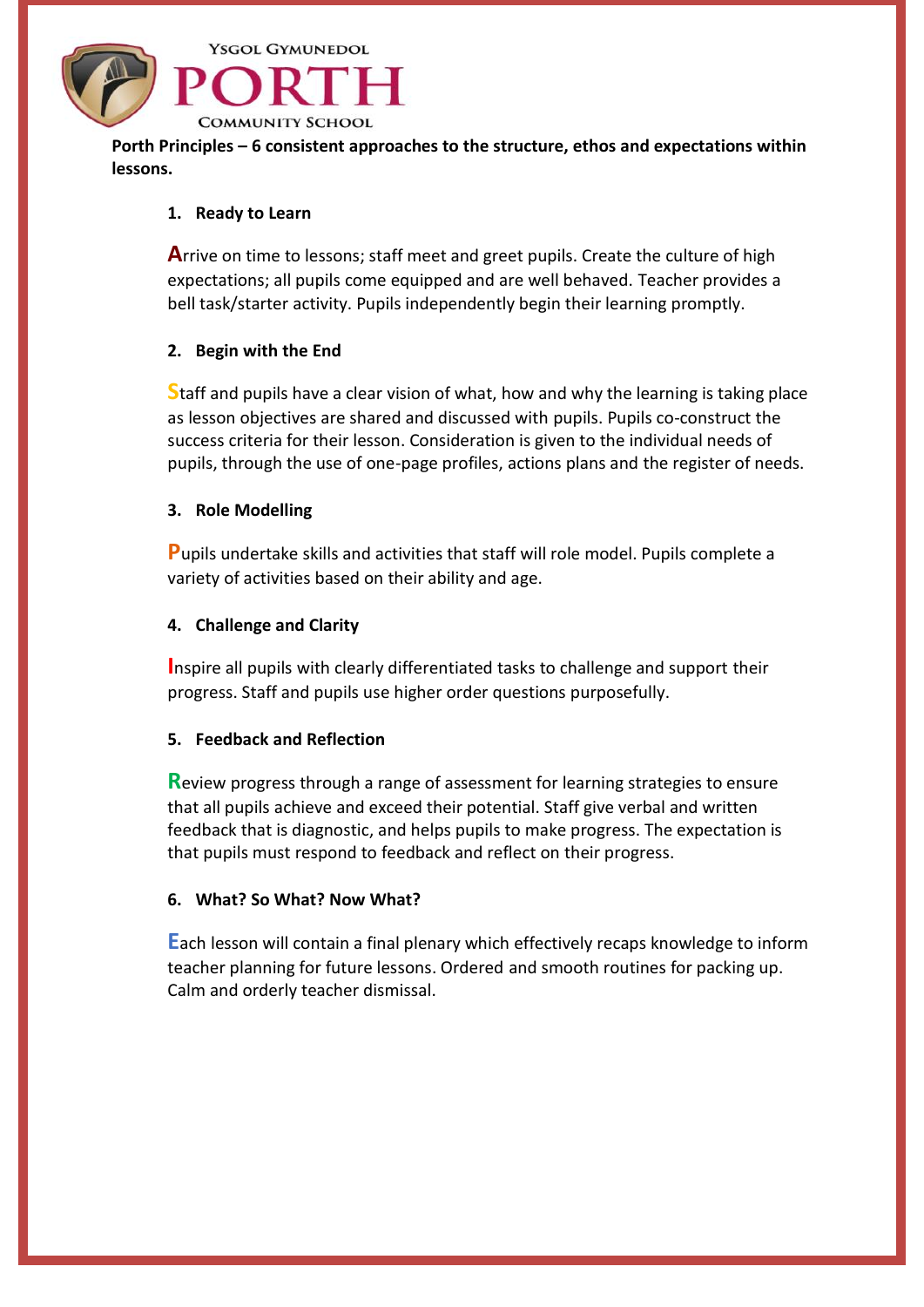

# **What excellent learning and teaching should look like:**

| We believe excellent teaching has: |                                         | We believe excellent learning is taking |                                       |
|------------------------------------|-----------------------------------------|-----------------------------------------|---------------------------------------|
|                                    |                                         |                                         | place when pupils:                    |
| $\circ$                            | A focus on pupils' learning and         | $\circ$                                 | Are met and greeted at the door.      |
|                                    | outcomes.                               | $\circ$                                 | Participate and are fully engaged in  |
| $\circ$                            | Clear measurable objectives for the     |                                         | learning, possessing a zest for new   |
|                                    | lesson, which aim to develop pupils'    |                                         | knowledge.                            |
|                                    | skills and knowledge.                   | $\circ$                                 | Make measurable progress within       |
| O                                  | A range of stimulating activities       |                                         | the lesson by improving skills or     |
|                                    | which engage ALL pupils.                |                                         | knowledge.                            |
| $\circ$                            | High quality resources which cater      | $\circ$                                 | Can make links to prior learning.     |
|                                    | for ALL pupils.                         | $\circ$                                 | Can answer questions utilising key    |
| $\circ$                            | Pupils engaged in a learning activity   |                                         | words / terminology with correct      |
|                                    | within 5 minutes of the start of a      |                                         | grammar.                              |
|                                    | lesson.                                 | $\circ$                                 | Are able to think critically and put  |
| $\circ$                            | Pace.                                   |                                         | arguments for and against a point.    |
| O                                  | High and challenging expectations of    | O                                       | Enjoy the lesson.                     |
|                                    | all pupils regardless of ability,       | $\circ$                                 | Demonstrate what they have            |
|                                    | including the more able.                |                                         | learnt during the plenary/mini        |
| $\circ$                            | Consistency and fairness.               |                                         | plenary.                              |
| $\circ$                            | A stimulating classroom with displays   | $\circ$                                 | Know what their current               |
|                                    | containing key words and exemplar       |                                         | achievement is, what their target is  |
|                                    | materials.                              |                                         | and what they need to doto            |
| O                                  | Lessons which are rigorously            |                                         | improve their learning.               |
|                                    | prepared.                               | $\circ$                                 | Demonstrate an interest and ask /     |
| $\circ$                            | Behaviour which is well managed         |                                         | answer questions.                     |
|                                    | with no low level disruption.           | $\circ$                                 | Participate.                          |
| $\circ$                            | Teachers who are linguistic role        | $\circ$                                 | Have an ability to incorporate new    |
|                                    | models correcting grammatical and       |                                         | knowledge into daily life, activities |
|                                    | spelling errors in reading, writing and |                                         | and other subjects.                   |
|                                    | speaking activities.                    | O                                       | Have a resilience to set backs.       |
| O                                  | Questioning which probes and            | $\circ$                                 | Have an inquisitive mind.             |
|                                    | extends learners to think objectively   | $\circ$                                 | Have a willingness to take risks.     |
|                                    | and critically.                         | $\circ$                                 | Will work independently, in pairs     |
| O                                  | Lessons which contain a number of       |                                         | or in groups cooperatively.           |
|                                    | activities for the learner to take part | O                                       | Have good listening skills.           |
|                                    | in and where teacher talk is minimal.   | $\circ$                                 | Can think and learn independently.    |
| O                                  | Key whole school policies embedded      | $\circ$                                 | Have the ability to solve problems.   |
|                                    | (behaviour, marking and feedback,       | $\circ$                                 | Behave well and engage in their       |
|                                    | homework, assessment, literacy,         |                                         | learning.                             |
|                                    | numeracy and bilingualism) within       |                                         |                                       |
|                                    | their lessons to ensure consistency     |                                         |                                       |
|                                    | across the school.                      |                                         |                                       |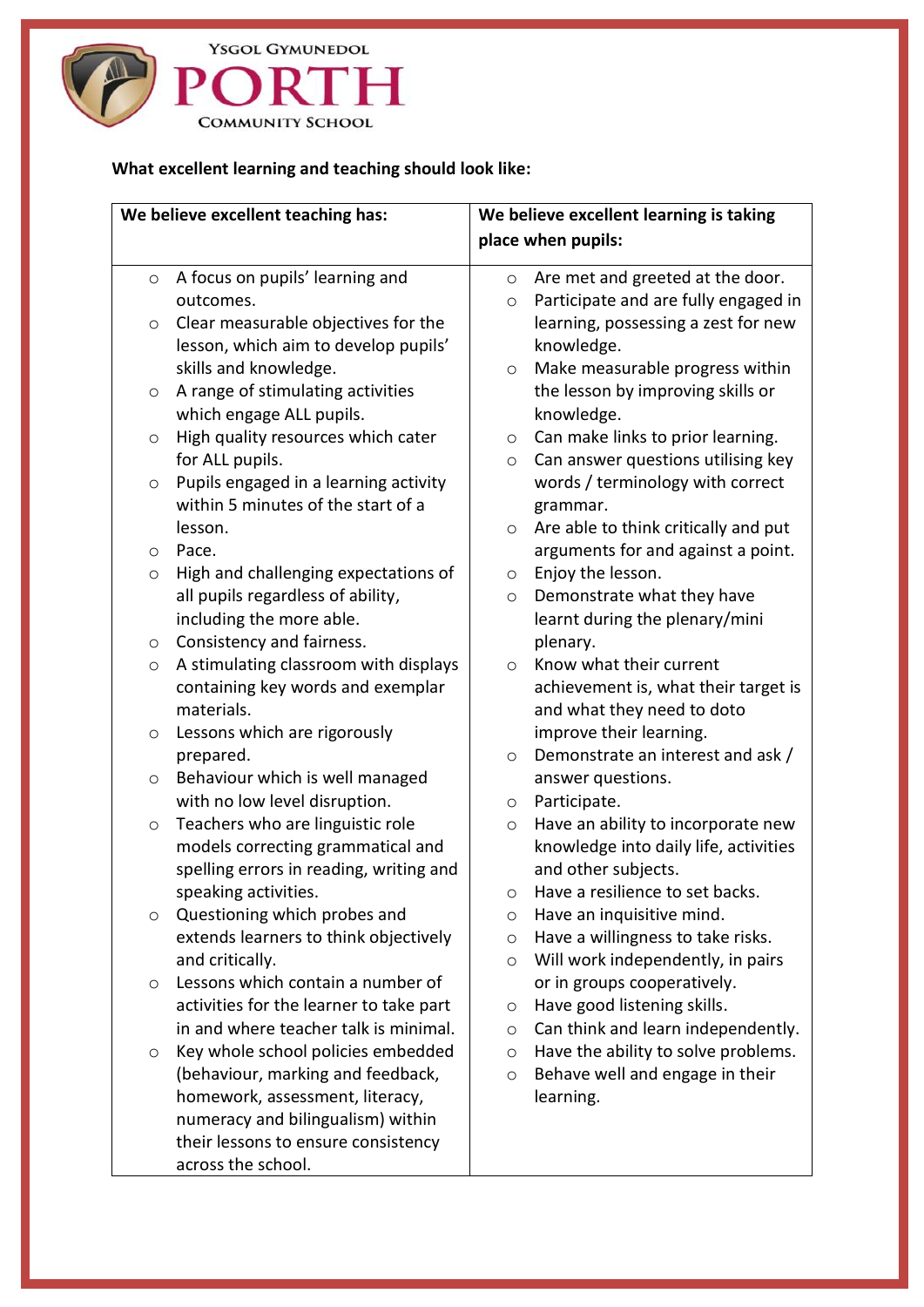|            | YSGOL GYMUNEDOL<br>ORTH<br><b>COMMUNITY SCHOOL</b> |  |
|------------|----------------------------------------------------|--|
| $\circ$    | Teachers with excellent                            |  |
|            | communication skills.                              |  |
| $\circ$    | An environment where respect is                    |  |
|            | evident within the classroom.                      |  |
| $\circ$    | Regular assessment and monitoring                  |  |
|            | of pupils' progress to shape future                |  |
|            | learning.                                          |  |
| $\circ$    | A sharing of good practice.                        |  |
| $\bigcirc$ | Teachers who reflect on their                      |  |
|            | practice, adapt to situations as they              |  |
|            | arise and are open to new ideas and                |  |
|            | change.                                            |  |
| $\circ$    | High standards of behaviour for                    |  |
|            | learning taking place, which results in            |  |
|            | a positive learning environment.                   |  |

Learning and teaching are interactive. It is important that we teach pupils how to "learn to learn" in order to become independent learners and develop skills for life-long learning. The skills based curriculum provides the foundation for this. All departments are responsible for the development and delivery of these skills throughopportunities for cross-curricular learning. Digital, literacy, PSE, numeracy and Welsh skills underpin learning across the curriculum.

Over the academic year 2022-2023, the school will focus on developing this policy further by considering key areas identified from self-evaluation. During 2021-2022, we have built our own PCS learning and teaching handbook, and will further enhance learning and teaching by creating an online 'Digital Toolkit' to aid staff in pedagogical advancement.

## **PCS Learning and Teaching CPD**

Excellent professional learning is considered essential at PCS. It is important that staff are provided opportunities to learn in their own right and to use these learning experiences with pupils. Demonstrating resilience to difficulities and overcoming frustration when things go wrong are important learning opportunities for all pupils. Staff should share their learning with their classes at appropriate times to model successful learning and the importance of demonstrating resilience . Staff are encouraged to partake in as many opportunities as possible to develop their personal pedagogical approaches, as well as contribute towards the delivery of string of learning and teaching experiences within their subject/phase areas.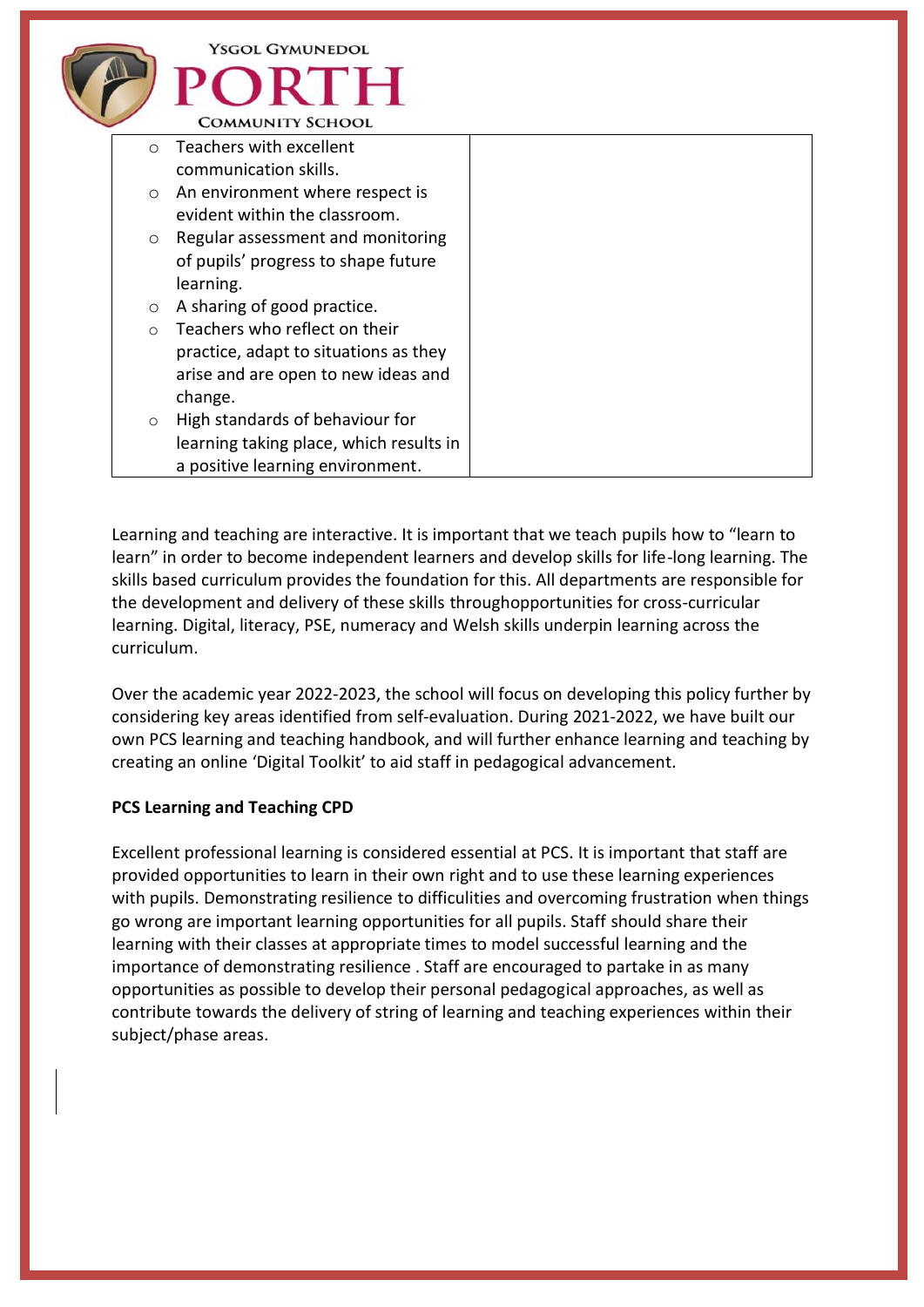

### **CPD Activities include:**

- INSET days focusing on whole school learning and teaching priorities
- Performance mangagement
- Lesson observations
- Work reviews
- Department meetings
- Learning walks
- Learning hubs
- Individual coaching/mentoring
- Experiencing good practice in other areas of the school & other schools
- External courses/training opportunities.

#### **Whole School CPD**

INSET days focus on whole school priorities as identified in the School Improvement Plan. INSET days are an opportunity to deliver internal/external CPD as dictated by whole school priorities. Learning hubs attended by staff will also have a whole school strategic focus, but may be internally delivered CPD or collaborative sessions intended to share good practice across subject areas or groups of staff.

#### **Subject area CPD**

Subject areas will be given termly opportunities to share good practice within the area or receive coaching CPD tailored to their specific needs. Subject specific CPD delivered by members of the area or external organisations such as examination boards may also be delivered at this time. CPD will be a key feature in strategies for improvement outlined in the Department Improvement Plan.

#### **Individual CPD**

The CPD needs of individual members of staff will be determined through monitoring and evaluation, as well as personal reflection. CPD needs will be discussed during performance appraisal meetings, which will then be agreed and recorded by the member of staff and their line manager. CPD needs of individuals may be met by whole school CPD activities, CPD sessions aimed at groups of staff with specific areas for development.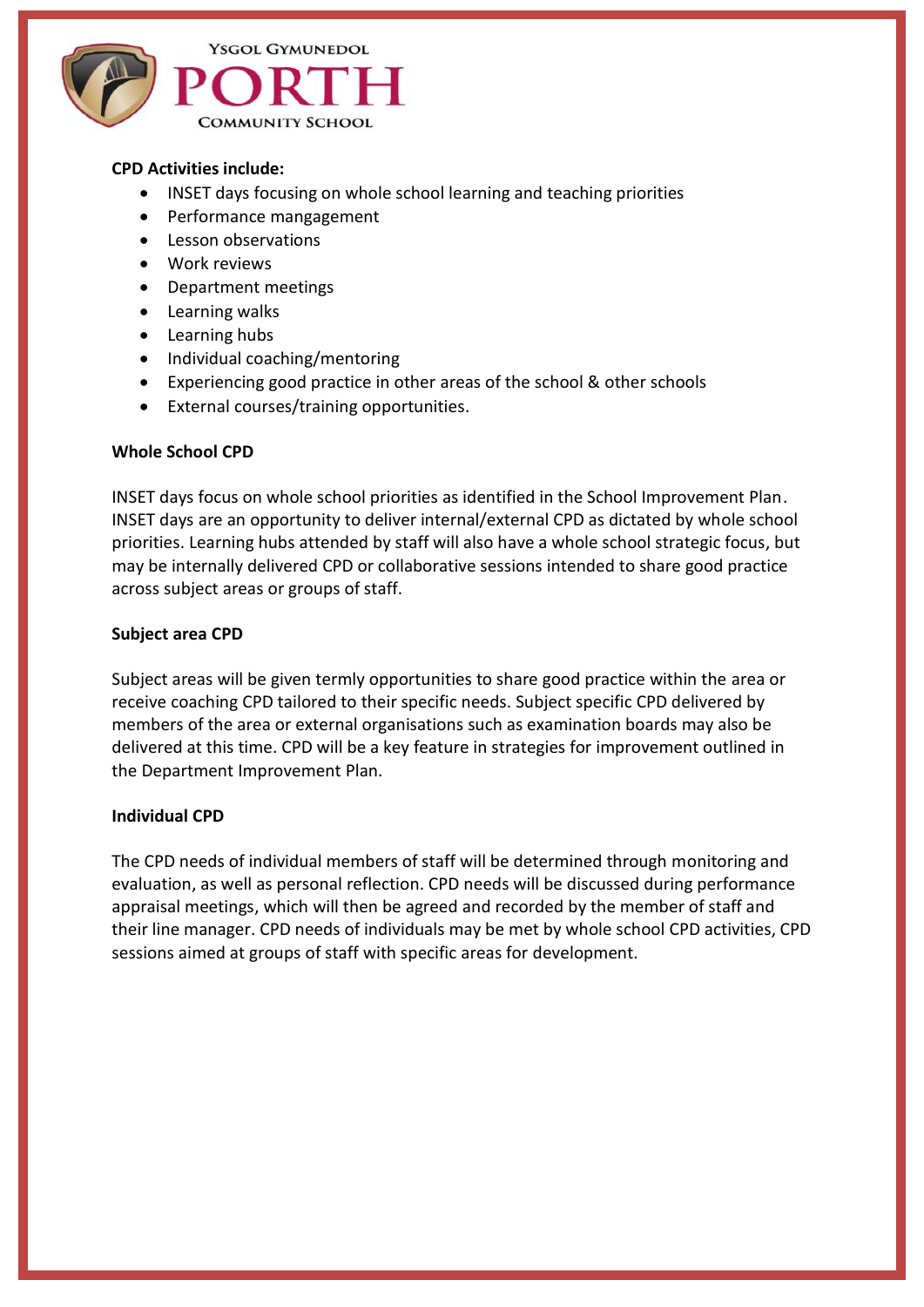

### **PCS Learning and Teaching Responsibilities**

Senior Leader for Learning and Teaching **(***These are in addition to meeting the responsibilities for teaching)*

#### **Responsible for:**

- Ensuring the standard of Learning and Teaching is good or better.
- developmentDevising and implementing the Learning and Teaching strategy.
- Planing for and coordinating Learning and Teaching related CPD.
- Implementing a rigorous monitoring and evaluation programme to quality assure whole school Learning and Teaching, and subsequent action planning.

## Senior Leadership Team (SLT) **(***These are in addition to meeting the responsibilities for teaching)*

## **Responsible for:**

- Ensuring that Learning and Teaching across the school and in subject areas they line manage results in pupils making or exceeding expected progress.
- Ensuring that whole school and subject data informs interventions and that appropriate and timely action is taken to enable all pupils to make progress.
- Consistently communicating to all staff the expectation of high standards of Learning and Teaching.
- Ensuring that good practice is fully disseminated in to ensure teaching is consistently good or better.
- Rigorously monitoring and evaluating Learning and Teaching in the subject areas that they line manage through collaboration with the Director of Subject.
- Ensuring that they model high standards of Learning and Teaching in their own practice.

# Heads of School/Wellbeing Leaders **(***These are in addition to meeting the responsibilities for teaching)*

## **Responsible for:**

- Analysing data relating to behaviour and ensuring appropriate and timely action is taken to ensure progress of all pupils.
- Identifying pupils who require interventions to support progress.

## ALNCo, supported by Deputy ALNCo **(***These are in addition to meeting the responsibilities for teaching)*

#### **Responsible for:**

• Responding to data relating to additional learning needs, ensuring appropriate and timely action is taken to secure progress of all pupils.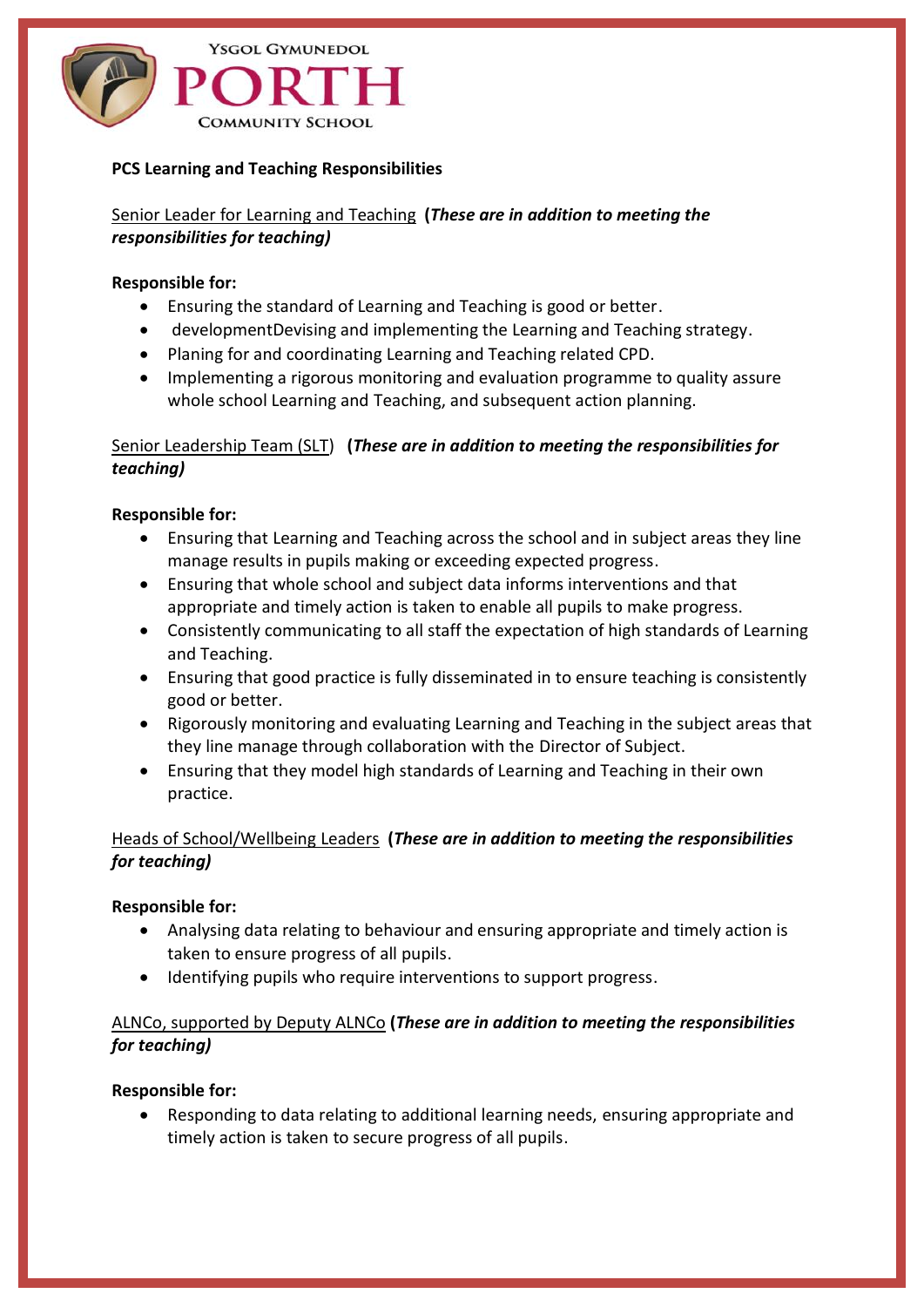

**COMMUNITY SCHOOL** 

**YSGOL GYMUNEDOL** 

- Working closely with the Senior Leadership Team to identify pupils who require interventions and/or support.
- Ensuring that Teaching Assistants are deployed effectively to enable targeted pupils with additional learning needs to make progress.

# Director of Subject/Deputy Director of Subject and Assistant Director of Subject **(***These are in addition to meeting the responsibilities for teaching)*

# **Responsible for:**

- Ensuring a consistent and high standard of Learning and Teaching across their subject area.
- Ensuring that planning is carried out in line with the school's policy.
- Monitoring and evaluating Learning and Teaching through lesson observations, learning walks and work scrutiny, identifying areas to develop within their subject area and incorporating this into department improvement plans.
- Ensuring that all teaching staff have a performance management target linked to pupil progress and developing their own Learning and Teaching practice.
- Ensuring that underperformance is tackled swiftly and effectively in line with the school's Capability Policy.
- Ensuring that the school's Assessment and Marking and Feedback policy is adhered to.
- Ensuring that homework is set by staff and this is quality assured for provision.
- Ensuring that subject data is responded to effectively and that as a result, appropriate and timely action is taken in order to enable all pupils to make or exceed expected progress.
- Maintaining high standards of behaviour for learning and creating a positive learning environment.

# Classroom Teacher

# **Responsible for:**

- Creating an environment within their classrooms where pupils are welcomed, respected, cared for and viewed as having the potential to be successful.
- Maintaining behaviour for learning within your classroom and lessons that results in a positive learning environment.
- Ensuring planning of lessons leads to stretching pupils in their learning to achieve high expectations.
- Ensuring consistently high learning experience in every lesson.
- Ensuring that subject data is accurate and is used effectively to track the progress of individual pupils.
- Ensure that all books/work are marked in line with the school Assessment and Marking and Feedback policy.
- Ensuring that homework is set in line with the school's Homework Policy.
- Developing a culture of sharing good practice to maximise pupil outcomes.
- Becoming developing and reflective practitioners.